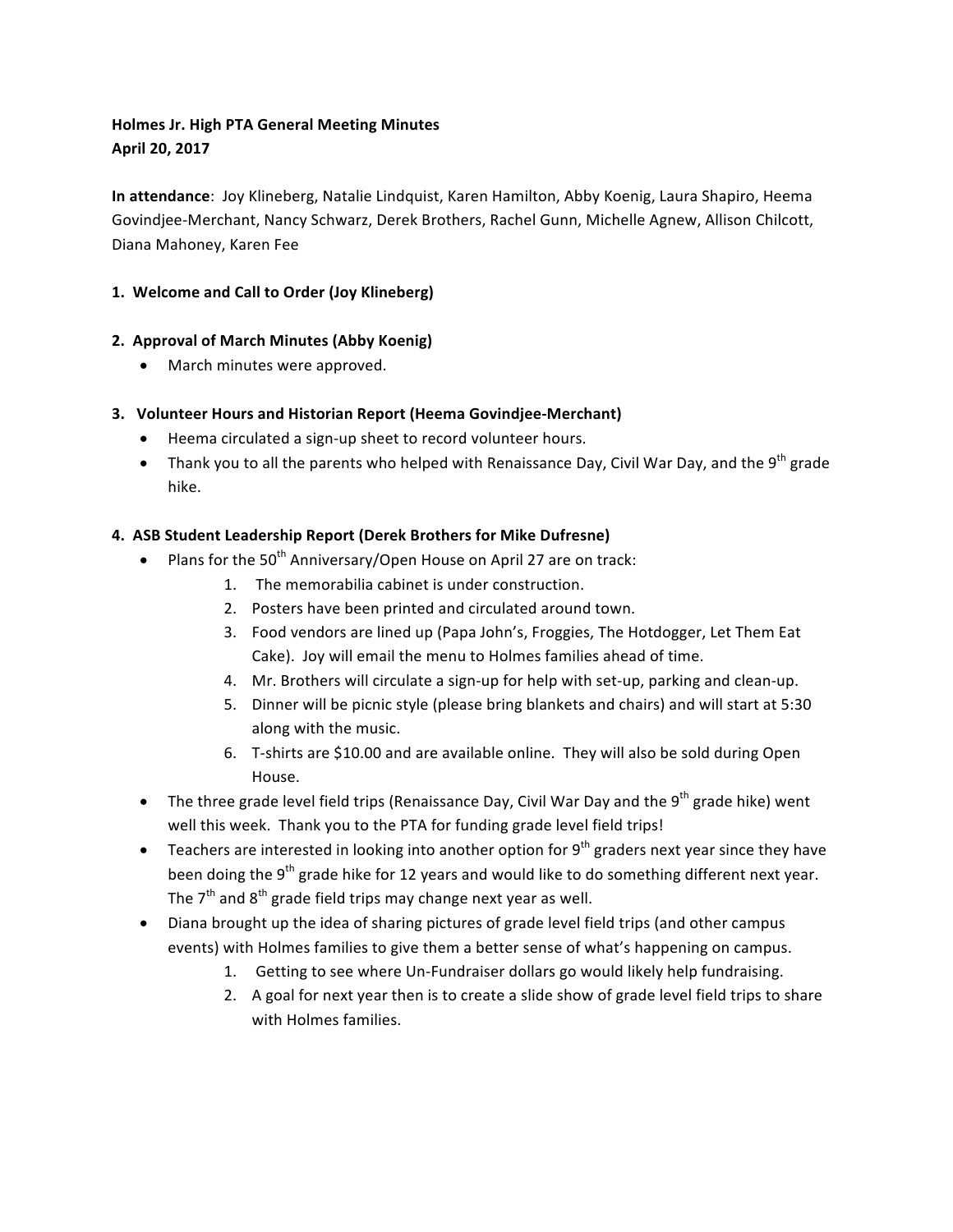#### **5. Treasurer Report (Karen Hamilton)**

- Karen submitted a Treasurer Report for March 23 to April 19, 2017.
- She recently wrote a check for Renaissance Day and Civil War Day. She has not seen a bill for the buses for the  $9<sup>th</sup>$  grade hike yet.
- The current balance is \$23,373.84.
- Joy recently received word from the Franchise Tax Board that Holmes PTA's non-profit status has been reinstated.

### **6. Auditor Report (Laura Shapiro)**

- Laura has completed the Auditor Report for  $7/1/16 12/31/16$ . There were no significant changes.
- The Auditor report for  $7/1/16 12/31/16$  was approved.
- Laura will submit the report to the California PTA for adoption.

### **7. Voting for Nominees for 2017-2018 Board (Allison Chilcott)**

- Allison presented the following slate for the 2017-2018 Executive Board:
	- 1. President: Joy Klineberg
	- 2. Executive Vice President: Natalie Lindquist
	- 3. First Vice President (Fundraising): Heema Govindjee-Merchant
	- 4. Second Vice President (Membership): Diana Mahoney
	- 5. Treasurer: Mike Fee
	- 6. Secretary: Abby Koenig
	- 7. Historian: Stephany Cavatoni
	- 8. Auditor: Michelle Agnew
	- 9. Parliamentarian: Allison Chilcott
- There were no nominations from the floor.
- The proposed slate with the exception of the Parliamentarian was approved (the Parliamentarian is appointed, not elected).
- Joy appointed Allison as the Parliamentarian for 2017-2018.

### **8.** English Department Presentation (Derek Brothers for the English Department)

- A district-wide  $9^{th}$  grade writing assessment is coming up soon.
- English classes are currently working on a project about tolerance.

### **9. Counselor Report (Derek Brothers for Ellen Shields)**

- There has been a lot of concern among staff about the Netflix series 13 Reasons Why and the potential for glamorizing suicide and other destructive behavior.
	- 1. If parents choose to let their children watch 13 Reasons Why, Mr. Brothers strongly encourages parents to watch it with their children.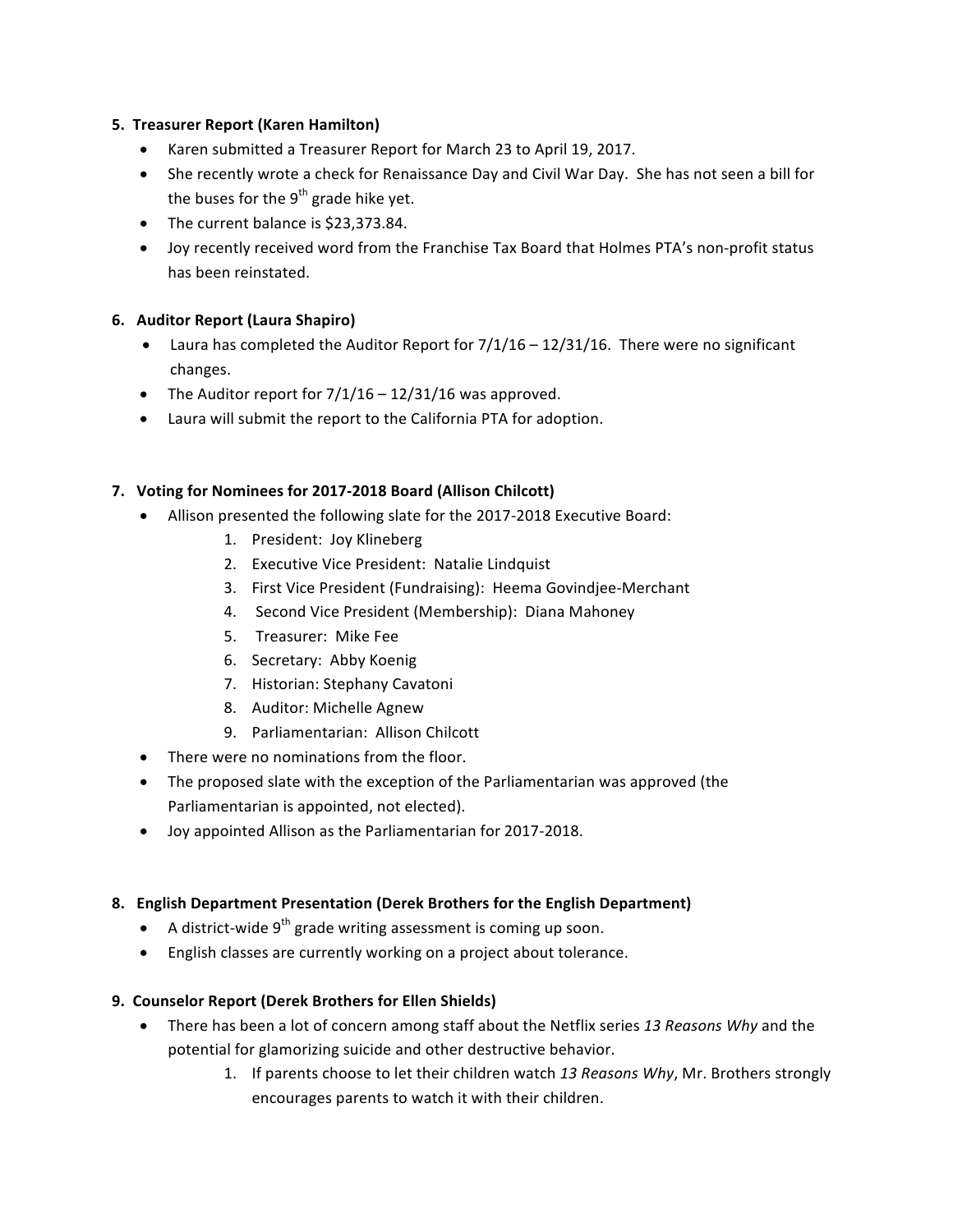- 2. The District will be coming out with a response to the series soon given the widespread concerns about the series' content.
- Holmes is currently in its second week of the redistribution of  $7<sup>th</sup>$  grade cores.
	- 1. There has been no change in curriculum with the redistribution of cores, just different approaches to teaching.
	- 2. Some  $7<sup>th</sup>$  grade students have developed the skills needed to be successful in  $8<sup>th</sup>$ grade while other students are still developing those skills. The goal of redistribution was to group students in such a way that all  $7<sup>th</sup>$  graders develop the skills they need to be ready for  $8^{th}$  grade.
	- 3. Early returns indicate that the redistribution is working. Behavior throughout the  $7<sup>th</sup>$ grade class has improved.
	- 4. Once the goals of redistribution have been met, cores will return to their original configurations.
- SBAC testing is next week. This is the third year of SBAC testing at Holmes and the second year that test scores will be analyzed.
- Staff is excited for the  $50^{th}$  Anniversary Open House next week.
- $\bullet$  It is a long sprint for teachers to the end of the school year.
- There is a projected cut to the Holmes budget of at least 10% next year (part of the cuts come from DJUSD, part from the state).
- Sheila Wardrip (PE), Judy Stafford (Registrar/Counselors' Secretary) and Doug Kuntz (Head Custodian) are all retiring next year. Doreen Lee (Home Economics) may be retiring as well.
- Current enrollment is 762 students. Projected enrollment for next year is approximately 735. There was not an influx from Chavez for next year as expected since it appears most Chavez students will be going to Emerson. There have only been about 20 students from the Cannery requesting transfers to Holmes.
- Because of low enrollments and budget constraints, German and Chinese will be dropped from the district over the next two years. DHS will also be looking at singleton classes (classes with only one section) to determine if it's financially viable to continue offering them.
- Co-enrollment with DHS is going to end. With block scheduling at DHS, co-enrollment is just not doable.

### **10. Committee Reports**

- Un-Fundraiser
	- 1. A total of \$13,200 was raised.
	- 2. The cost of the grade level field trips was between \$12,000 and \$13,000, so there will be a small surplus to donate toward Maker Space.
	- 3. About 35% of donations were made online.
	- 4. The fundraising team is putting together recommendations for two mailings for next year.
- By-Laws Committee
	- 1. Allison has submitted our requested changes to the California PTA and has not heard yet whether they have been accepted.